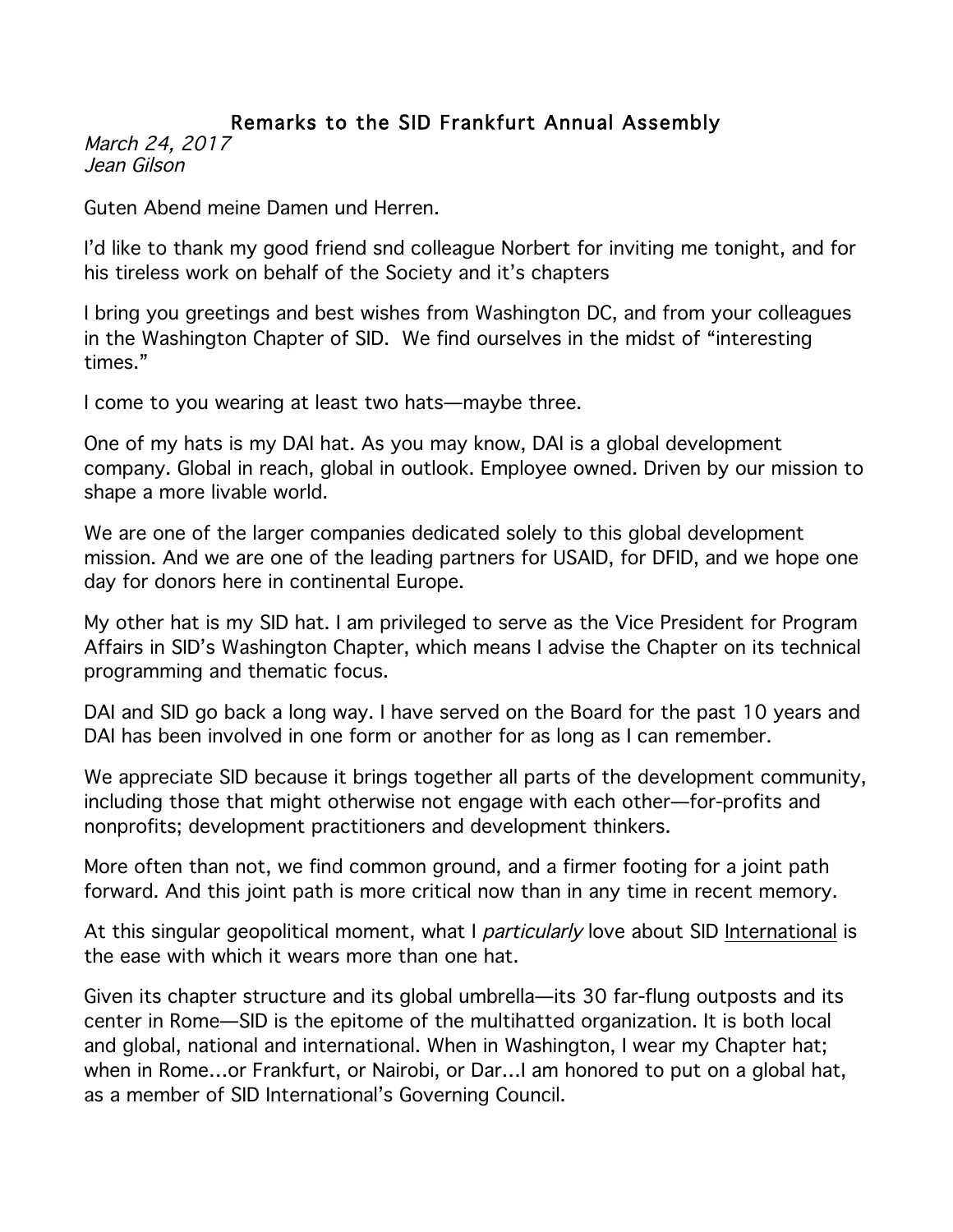(My third hat.)

Being comfortable with a plurality of hats is more important today than it has been in many years. We find ourselves in a historical moment that seems to insist there is something contradictory—

--something mutually exclusive—between one hat and the other; between domestic interests, say, and global interests; between nationalism and internationalism.

Yet as social and economic development professionals, we know that such a distinction does not hold up—that this polarity simply does not exist. We know that development is not an either/or proposition, not a zero-sum game.

We know that in extending a helping hand to emerging nations, donor countries are very often helping themselves at the same time.

Remarkably, just last month, I saw this "selfish" aspect of foreign assistance used by an aid critic as a stick with which to beat the development community:

QUOTE: [F]or every 10 Euros the Dutch provide in bilateral aid to an average recipient country," this critic wrote, **Dutch exports** to that country increase in the short run by 7 to 9 Euros.

In the longer run, as goodwill and force of habit take hold, aid-induced sales then become even more lucrative. In the period 1988-2004, each dollar in Western bilateral aid **yielded 2.15 dollars** in additional exports of goods and services by Western businesses.

And I have to ask: Is this a bad thing? I suppose the question for such critics is, understandably, whether aid also benefits the assisted country. My own professional experience in these matters—and I'm sure your own-- is unequivocal: it does.

In 2000, I took a break from my DAI career to serve as USAID's first representative in Hanoi. I helped design trade capacity building and competitiveness projects that supported Vietnam's efforts to join the global market. Third-party evaluations confirm that USAID's efforts made a substantial contribution to Vietnam's success on that front.

What does that success look like? Exports to the United States jumped from \$1.05 million in 2001 to \$38 billion in 2015; imports rose from \$460.4 million to \$7 billion. Net foreign direct investment jumped from \$1.3 billion to \$11.8 billion between 2001 and 2015.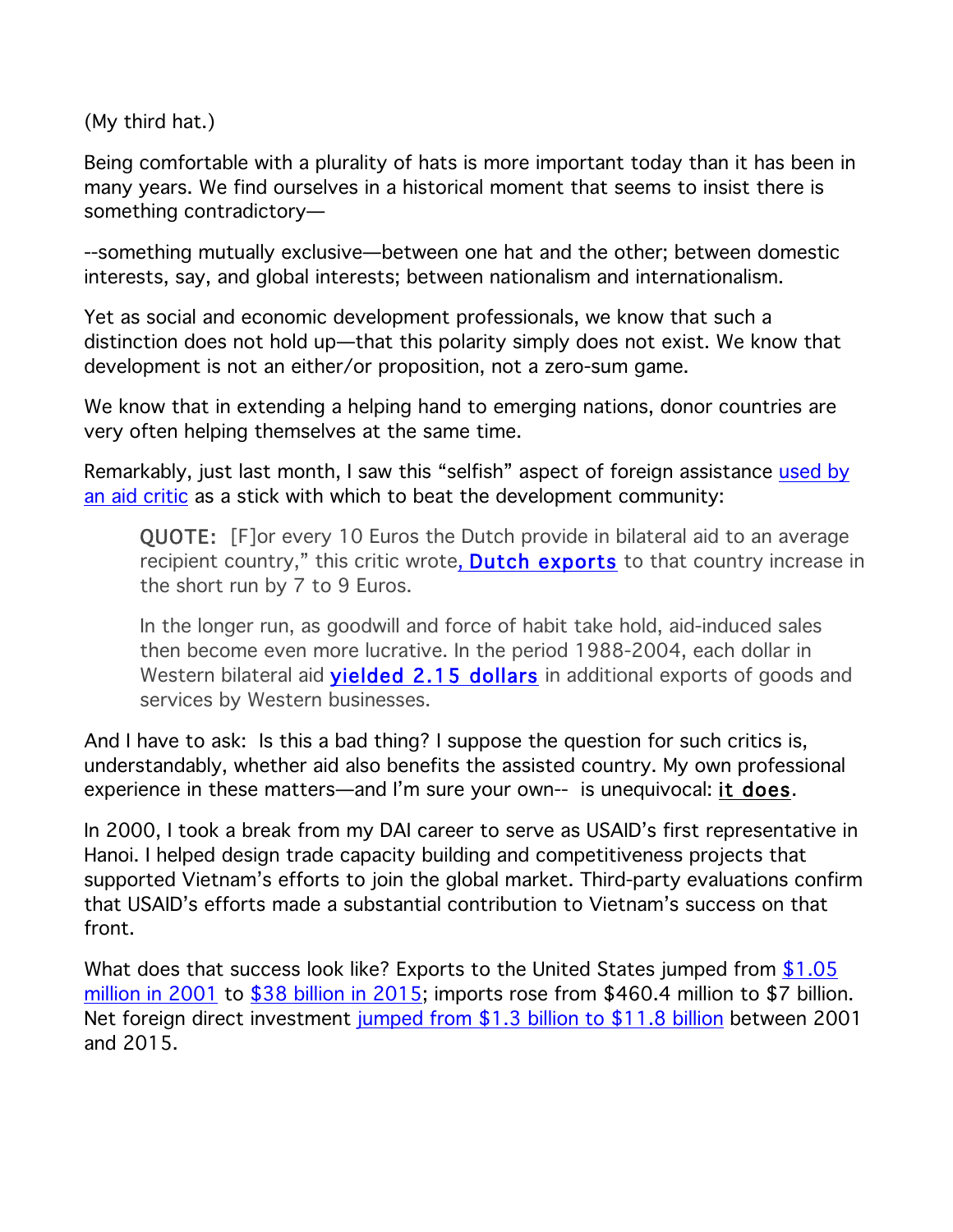Most importantly, since 1994, when President Bill Clinton lifted the postwar trade embargo, Vietnam has been a model of poverty reduction. Poverty rates have fallen from nearly 60 percent to 20.7 percent in 20 years.

Does the United States benefit from Vietnam's emergence? Yes: In 2014, more than 7,000 U.S. firms exported to Vietnam (84 percent of them SMEs) and more than 50,000 U.S. jobs were supported by these outbound goods and services; in 2015, U.S. exports to Vietnam jumped by 23 percent. Surely this is no bad thing.

The evidence of mutual benefit goes beyond my own experience:

12 of America's top 15 trading partners were once recipients of U.S. foreign assistance, and our fastest growing markets, now representing more than 50 percent of U.S. exports, are in emerging economies.

And the principle of shared interest applies beyond the realm of trade and economic development. As the former British prime minister David Cameron puts it in a recent Op-Ed for The Guardian: "[I]f we don't tackle poverty abroad, the results are visited upon us at home. Mass migration, epidemics such as Ebola, climate change and pollution: none of these things respect national borders."

Here in Germany, such concepts will not be new to you. Germany, of course, was one beneficiary of perhaps the most storied development assistance program in history, the Marshall Plan. A plan that, at its height, meant that America devoted something like 3 percent of GDP to foreign aid—many times what we currently spend.

When George Marshall put his international hat on, was this the noble thing to do? A global good? Yes, it was. But it was also the prudent thing to do: a national good.

It stabilized a stricken continent, it shored up Europe as a geopolitical counterweight to our common strategic adversaries, and it stimulated European markets for American industries bursting with productive capacity.

Just this January, German Development Minister Gerd Müller presented his own Marshall Plan, a Marshall Plan for Africa—a plan that is premised on cooperation with African countries, coordination with the Sustainable Development Goals, and concerted engagement with the private sector.

"The wellbeing of Africa is in Germany's interest," said Chancellor Angela Merkel last October, before a trip to Mali, Niger, and Ethiopia.

It's too early to say whether that Marshall Plan for Africa will work. But it speaks to Germany's critical leadership on the international stage. It spells out a striking vision for the role of soft power in the increasingly challenging relationships between Europe